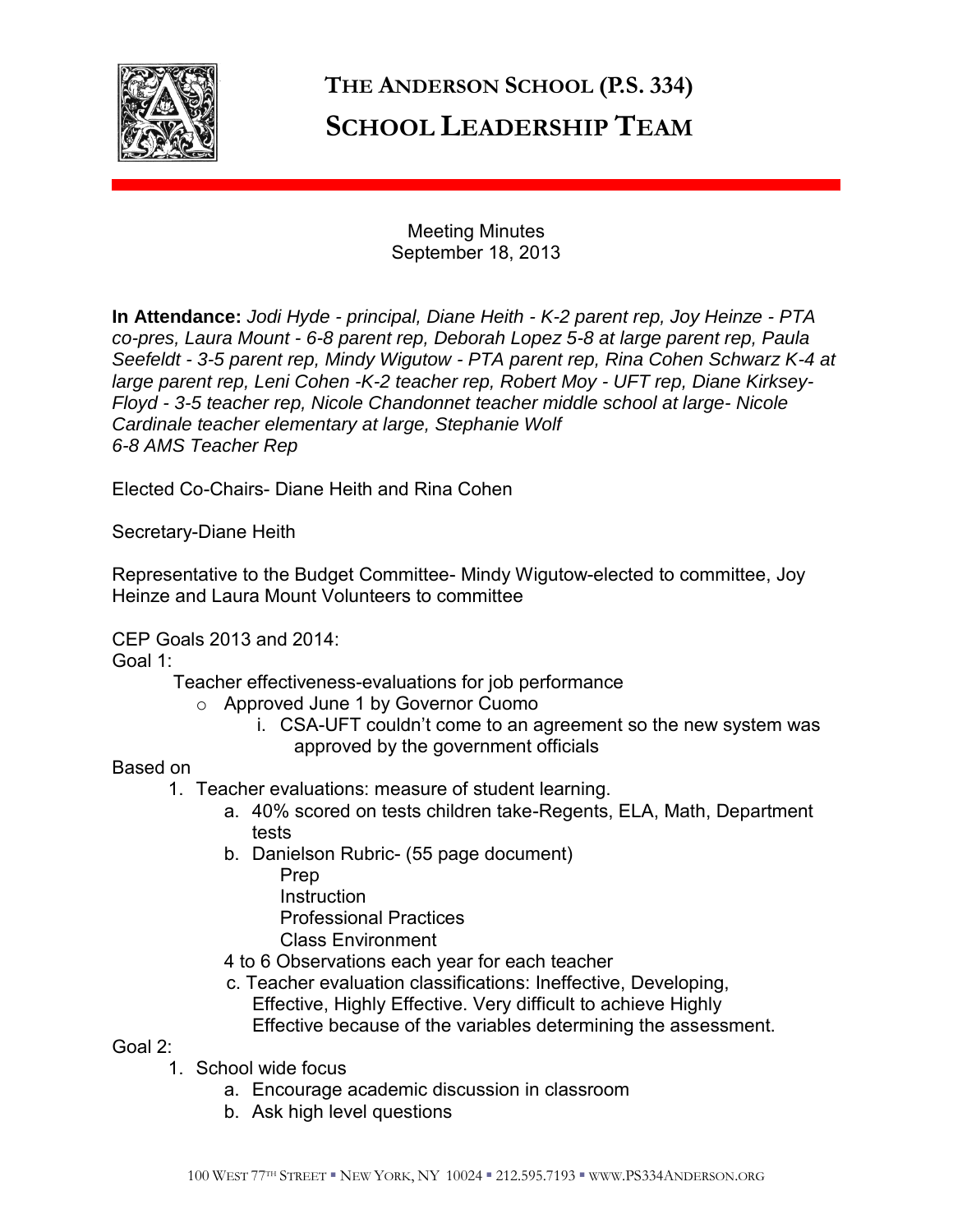Goal 3:

1. Achieving top 10% on statewide ELA and Math rankings.

Goal 4:

- 1. Competitions
	- a. Entering more student competitions: Debate, Math team, Science Olympiads, Chess, Spelling Bee, etc.

Proposal for 6 Half days for Teacher Effectiveness

- 1. 3 Days must be first half and 3 second half
- 2. Alternative is 20 minutes per week
- 3. Parent approval necessary
- 4. Takes about 6 weeks to approve because DOE has to approve

Principal Jodi Hyde and teachers will be attending September 25 PTA General meeting to answer questions and to communicate the importance of 6 half days vs 20 minutes per week.

New Staff:

Letter sent out by Principal Hyde to inform parent of new teaching staff members

- Jessie Sanchez-new PE teacher- will have extended day in the Wellness Room
- In the process of hiring K-4 Spanish teacher. 2.5 Days a week: Bianca Ambrossi

Recess: Children were sat down to go over new rules for the new yard the first day of school. Mr. Sanchez led the discussion. Recess was extended that day.

Yard: Cushions will be purchased for the new basketball poles.

Library -will be enrichment instruction. Ms. Kozol and Ms. Prince will manage the classes inside the Library. Children can take out books only if they return all of their books from last year.

Children of all grades have access to the library via class time or lunch. Middle School children cannot have open access after school because of the sports team using the library between end of school-extended day and practice.

Bullying

 Diane Heith is going to share link to PBS show with the SLT on Bullying appropriate for k-2.

 Bullying the movie will be show in the evening to Middle School Children with a parent.

Joy Heinze looking into other programs to bring as assemblies.

AMS is assigned tables for safety reasons. They get 20 minutes for lunch.